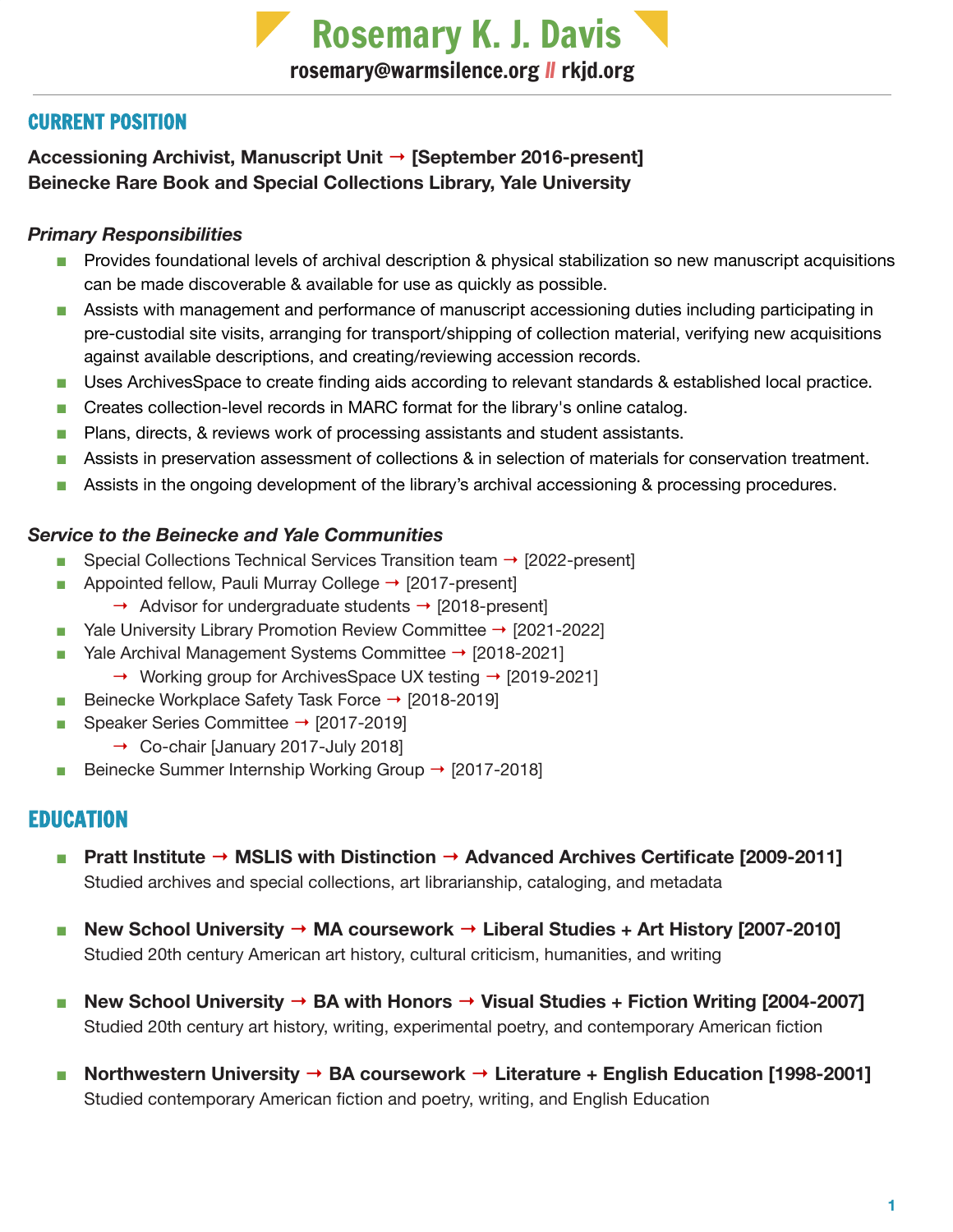# SELECTED PROFESSIONAL EDUCATION

#### **■ 2022**

- → **[upcoming]** *Managing at Yale Essentials* and *Great Manager* course cycles
- → **[upcoming]** Queer and Feminist Archival Practices [California Rare Book School]
- $\rightarrow$  Is This a Book or a Manuscript? (And Why Should I Care?) [RBMS virtual workshop]

#### **■ 2021**

- → Identifying and Understanding Twentieth-Century Duplicating Technologies [Rare Book School]
- → Works in Progress Webinar: Holistic approaches to born-digital appraisal and accessioning revising the UC Guidelines [OCLC webinar]

#### **■ 2020**

- $\rightarrow$  Archival Silences in the Present Moment [Princeton webinar]
- → When WHITE Libraries Happen to BLACK Rare & Distinctive Collections: Finding Pathways from Marginalization to Narratives of Empowerment [Cornell RAD webinar]
- $\rightarrow$  Demystifying Data Analysis [SAA workshop]
- → Genealogy for Librarians and Archivists [New England Historic Genealogical Society webinars]
- $\rightarrow$  Indigenous Collections: Care, Research & Representation [University of Rhode Island webinar]
- $\rightarrow$  Arrangement & Description: Fundamentals [SAA foundational exam]
- → Trans and Gender Non-Conforming Inclusion in Libraries [ACRL webinar]

#### **■ 2019**

- $\rightarrow$  The Collaboration Between Advancement and Special Collections: How Does It Help with Donor Relations? [ASERL webinar]
- → ArchivesSpace & Airtable for Workflow Management [Society of California Archivists webinar]
- → The Queer Book [London Rare Book School]
- → Appraisal for Arrangement and Description [SAA webcast]
- $\rightarrow$  Creating an Inclusive Space for Transgender  $+$  Non-binary Individuals [Yale workshop]
- → Developing Collections: Donors, Libraries and Booksellers [Rare Book School]

#### **■ 2018**

- → Aspiring Manager Program [Yale workshop]
- → Privacy and Confidentiality Issues in Digital Archives [SAA workshop]
- → Feminist Librarianship: Re-Envisioning Library Work [ALA month-long e-course]
- → Cultural Diversity Competency seminar [SAA workshop]
- → Principled Archivists: Making New DACS Principles Work For You & Your Users [NEA workshop]
- $\rightarrow$  Forming Names According to RDA Part 1 + Part 2 [SAA webinars]

#### **■ 2017**

- → Describing Archives: A Content Standard [SAA workshop]
- $\rightarrow$  "Textual Mobilities: Words, Languages, Books, and Colonial Encounters" + "Texting: Bibliographical Approaches to Printing Types and Typography" [Rare Book School workshops]
- → MARC for Archival Description [SAA workshop]
- → The History of European and American Papermaking [Rare Book School]
- **■ 2015-2016**
	- → History of the Book 200-2000 [Rare Book School]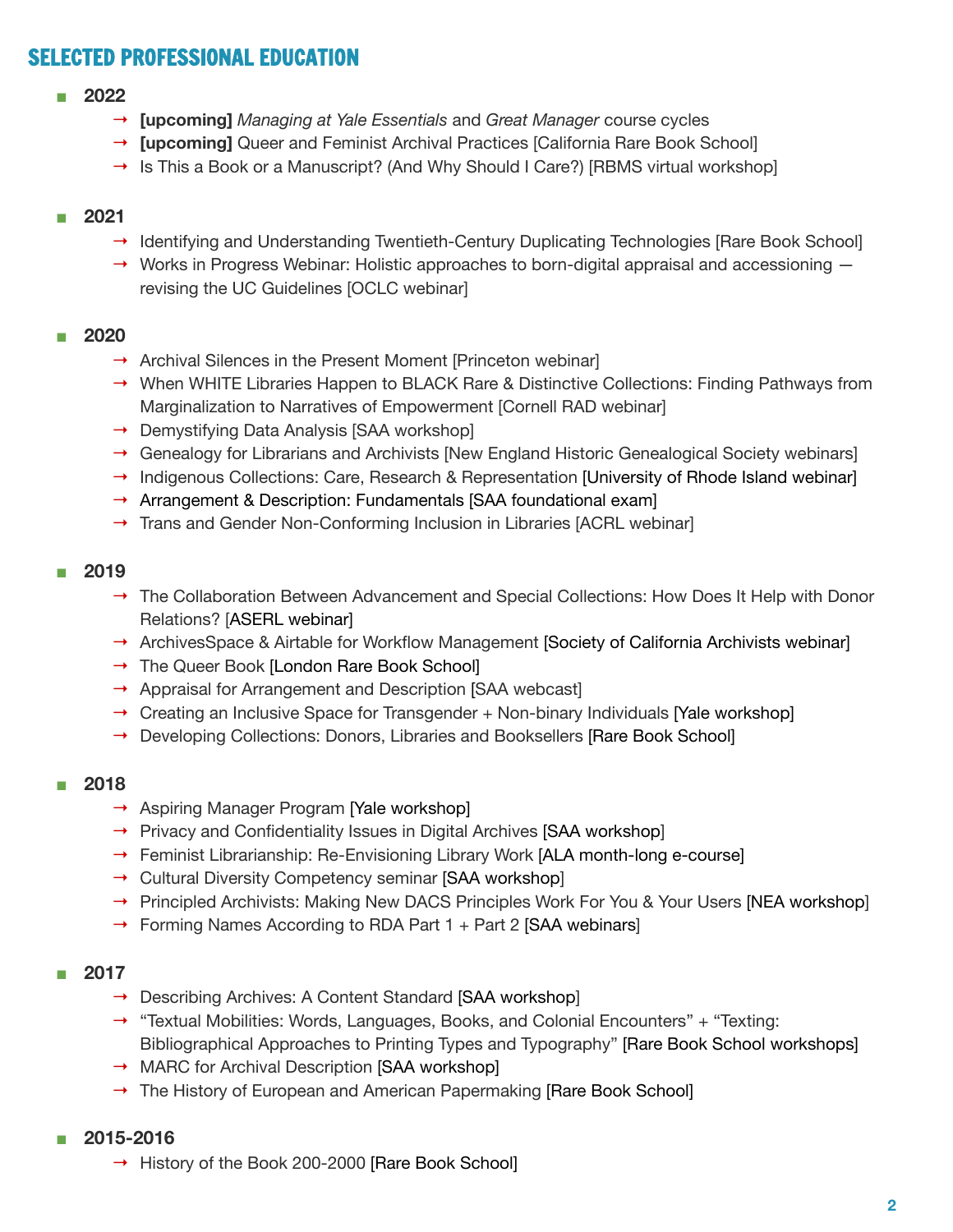## PROFESSIONAL SERVICE AND MEMBERSHIP

#### **Society of American Archivists [2009-present]**

- Current section and committee participation:
	- $\rightarrow$  Accessioning, Acquisitions, and Appraisal Section  $\rightarrow$  [2017-present]
		- Vice Chair/Chair Elect  $\rightarrow$  [2021-present]
	- → Description Section → [2012-present]
	- $\rightarrow$  Issues and Advocacy Section  $\rightarrow$  [2013-present]
	- → Women's Collections Section → [2010-present]
	- $\rightarrow$  Women Archivists Section  $\rightarrow$  [2009-present]
		- Steering committee member  $\rightarrow$  [2019-2022]
	- Past appointments and participation:
		- → Appointed member, Committee on Ethics and Professional Conduct → [2018-2021]
			- Chair  $\rightarrow$  [2020-2021]
			- Vice Chair/Chair Elect  $\rightarrow$  [2019-2020]
			- $\rightarrow$  Mentor for the Mentoring Program  $\rightarrow$  [2017-2019]
			- → Co-chair, Women's Collections Section → [2016-2018]

#### **New England Archivists [2014-Present]**

- Current roundtable and committee participation:
	- → Co-chair, Inclusion and Diversity Committee → [2017-2020]
	- $\rightarrow$  Academic Archivists Roundtable
	- $\rightarrow$  LGBTQ Roundtable
- Past appointments and participation:
	- → Member, Nominating Committee → [2018-2019]
	- → Member, Spring 2018 Program Committee → [2017-2018]
	- → Code of Conduct Working Group → [2015-2016]
	- $\rightarrow$  Member, Awards Committee  $\rightarrow$  [2015]

#### **American Library Association + Association of College and Research Libraries [2014-present]**

- Current section participation:
	- → Arts Section
	- $\rightarrow$  College Libraries Section
	- $\rightarrow$  Rare Books and Manuscripts Section
	- $\rightarrow$  Women's and Gender Studies
- Past appointments and participation
	- $\rightarrow$  Appointed member, RBMS 2019 Program Committee  $\rightarrow$  [2018-2019]
		- Served on selection subcommittees for plenary speaker and participant-driven sessions

### CONFERENCE ATTENDANCE AND PRESENTATIONS

- **■ 2022**
	- **→** Society of American Archivists annual conference [Boston, MA]
		- **Invited speaker** for Standards Committee annual business meeting and program
	- $\rightarrow$  RBMS conference [virtual]
	- → Conference on Academic Library Management [virtual conference]
	- $\rightarrow$  Provenance in Place [Archival Technologies Lab virtual symposium]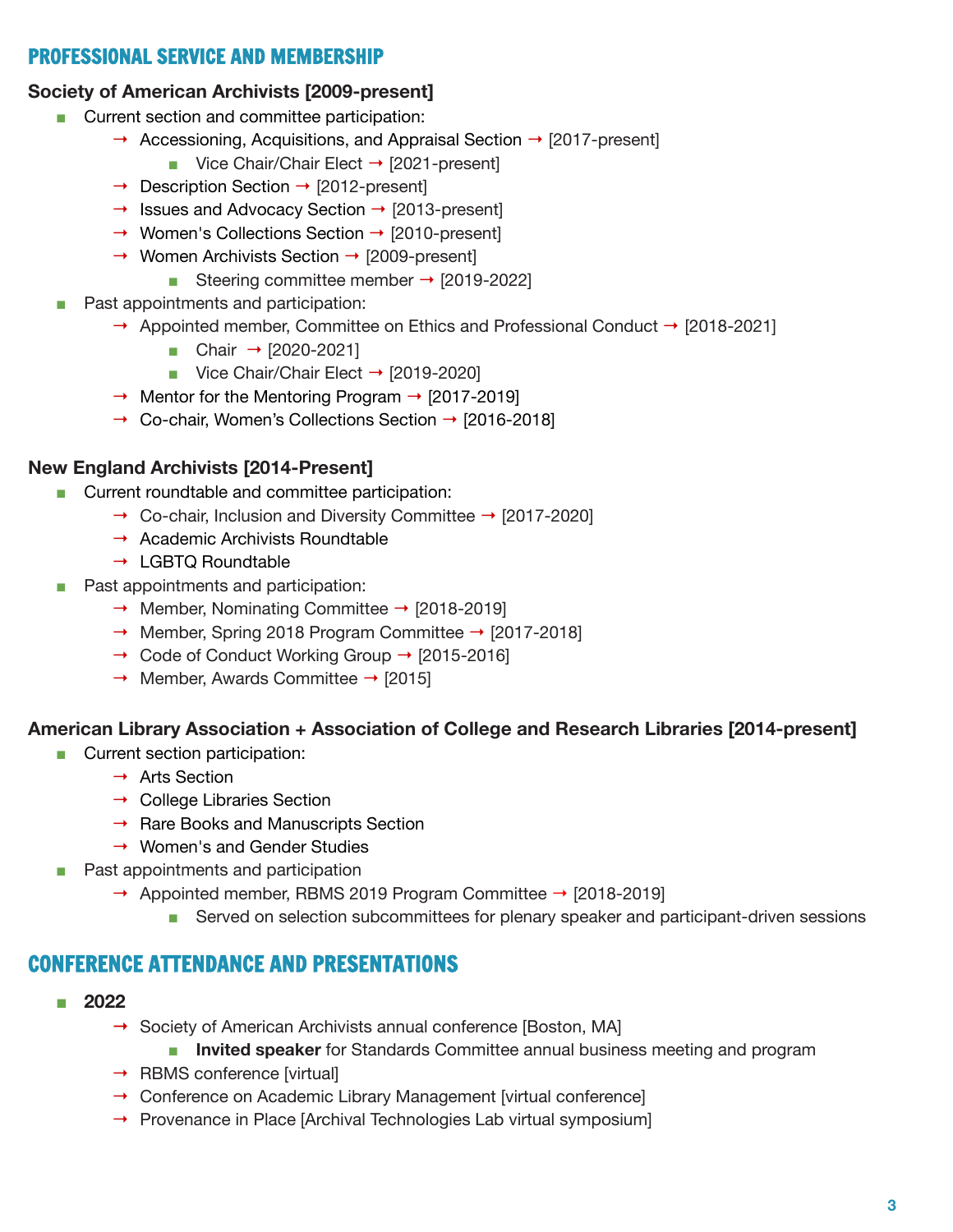- **■ 2021**
	- **→** Presentation to New-York Historical Society intern cohort on pathways to an archival career and the Walter O. Evans collection of Frederick Douglass and Douglass Family papers
		- **■ Invited speaker**
	- **→** SAA research forum [virtual]
		- **Speaker** [co-presented with Meaghan O'Riordan] → Caring for Collections: The Role of Accessioning in Effective Archival Stewardship"
	- **→** "The Power of Archival Accessioning"– book launch and critical conversation
		- **■ Invited speaker**
	- **→** Archival Education and Research Initiative (AERI) [virtual]
		- **Speaker** [co-presented with Meaghan O'Riordan] → Caring for Collections: The Role of Accessioning in Effective Archival Stewardship"
	- **→** RBMS conference [virtual]
		- **Chair** → "Invisible Interdependencies: Unveiling Hidden Labor in Collection Management" session
			- ❏ **Speaker** [co-presented with Meaghan O'Riordan] → " Every Little Thing She Does… Isn't Actually Magic: Labor & Relationship Management in Archival Accessioning"

#### **■ 2020**

- **→** Society of Georgia Archivists annual meeting [virtual]
	- **Speaker** [co-presented with Meaghan O'Riordan] → "Caring for Collections: The Role of Accessioning in Effective Archival Stewardship" session
- **→** Archivists' Round Table New York Archives Week Symposium [virtual]
- **→** SAA annual conference [virtual due to COVID-19]
	- **■ Chair/speaker** → "Major Revisions Required: Archival Scholarship and the Complexities of Publishing" session
- $\rightarrow$  Association of Canadian Archivists annual conference [virtual due to COVID-19]
- **→** NEA spring meeting [Providence, RI] → *conference cancelled due to COVID-19*
	- **Chair/speaker** → "Caring for Collections: The Role of Accessioning in Effective Archival Stewardship" session

### **■ 2019**

- **→** SAA annual conference [Austin, TX]
	- **■ Speaker** → "maybe she just has to sing for the sake of the song," *Low Pay in Archives: Review of Recent Events, and Where Do We Go From Here?* session
- **→** RBMS conference [Baltimore, MD]
- **→** Flair Symposium "Ethical Challenges in Cultural Stewardship" [Austin, TX]
- **→** The Rapidly Changing Landscape of Archive Stewardship in Contemporary Art Symposium organized by the Hauser and Wirth Institute [New York, NY]

### **■ 2018**

- **→** *OCLC Articulating Accessioning* webinar
	- **Invited speaker** → "a (not so) sudden perception of accessioning: value, labor, and impact"
- **→** NEA fall meeting [Boston, MA]
	- **Speaker** → "Obligations and Expectations: Pushing Collections to the Front of the Queue," *Appraisal and Acquisitions* session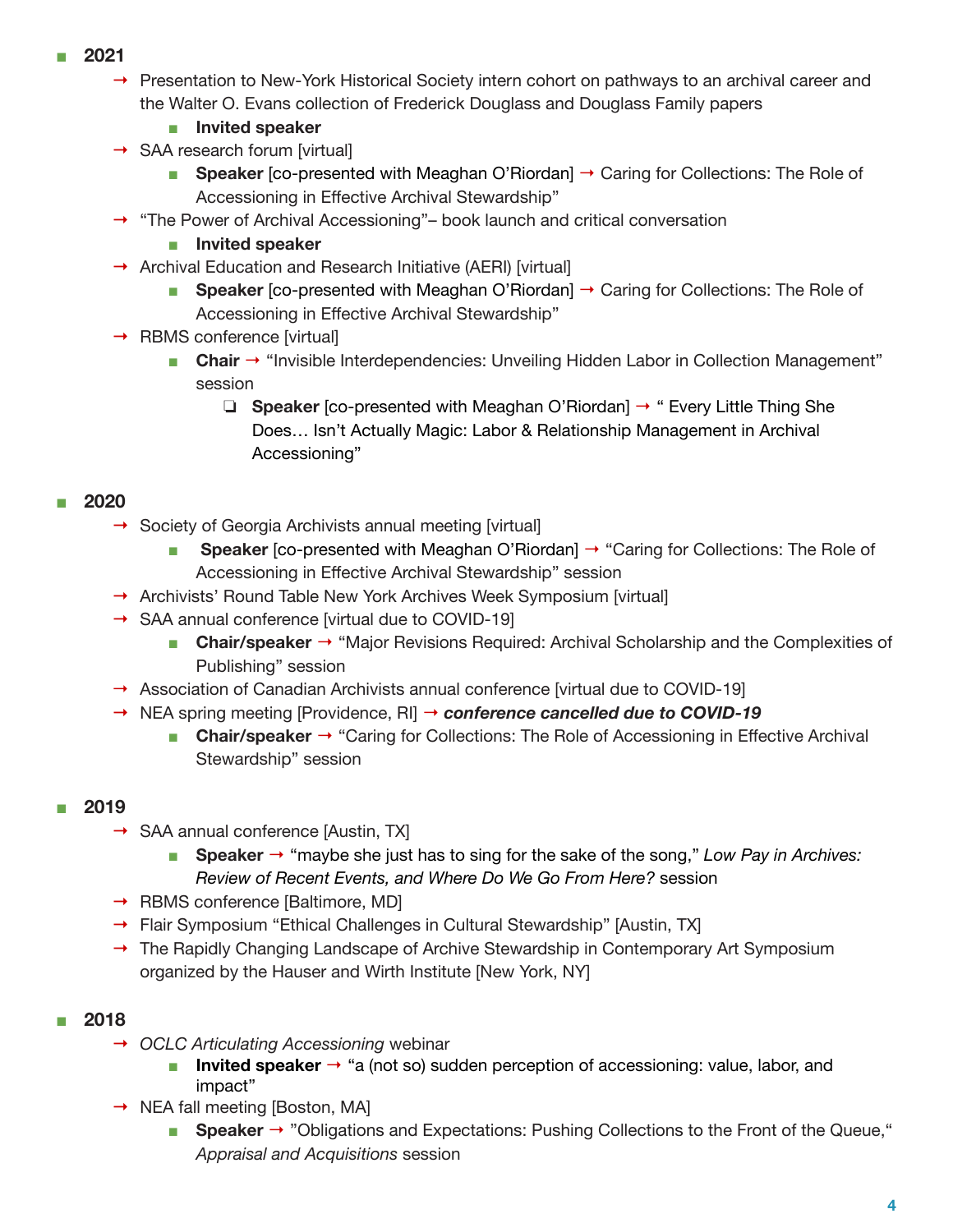- **→** SAA annual conference [Washington, DC]
	- **■ Chair/speaker** → "Memories Can't Wait: the Confluence of Emotional, Physical, and Intellectual Labors in Accessioning Work," *Making the Invisible Accessible: The Complex Labor of Archival Accessioning* session
- **→** Gender and Sexuality in Information Studies Colloquium [Boston, MA]
- **→** Is This Permanence: Preservation of Born-digital Artists' Archives symposium [New Haven, CT]
- **→** Artist Archives Initiative symposium at Fales Library & Special Collections, Bobst Library, New York University [New York, NY]
- **→** NEA spring meeting [New Haven, CT]
	- **Speaker** → "What is Radical Empathy in Archival Practice?: A Very Brief Introduction," *Radical Empathy in Archival Practice* session

#### **■ 2017**

- **→** Bibliography Among the Disciplines [Philadelphia, PA]
- **→** NEA fall meeting "Infinite Conversations" [Cambridge, MA]
- **→** SAA annual conference [Portland, OR]
	- **Chair** → "Intersectionality in Identity-Focused Archives: Lightning Talks presented by the Women's Collections Roundtable" session
- **→** RBMS conference [Iowa City, IA]
	- **■ Chair/speaker** → "Anxiety, Ambition, Structure, and Motivation," *The Work of Finding Work: Strategies for Success, Self-Care, and Professional Sustainability* session
- **→** Artist Archives Initiative symposium at Fales Library/Bobst Library, NYU [New York, NY]
- **→** NEA spring meeting [Hyannis, MA]

#### **■ 2016**

- **→** MARAC spring conference [Pittsburgh, PA]
	- **■ Chair/speaker/discussant** → *Grant Cycles, Deadlines, and Labor Advocacy: A Roundtable about the Changing Work of Project Archivists*
- **→** Documenting Punk Social Change Colloquium [Amherst, MA]

### **■ 2015**

- **→** ASTR/TLA joint conference [Portland, OR]
	- **■ Invited Theatre Library Association plenary speaker** → "Stepping Into the Spotlight: An Examination of the Samuel French Archive in Progress"
- **→** Performing the Archive conference [Galway, IRL]
	- **Speaker** → "Stepping Into the Spotlight: An Examination of the Samuel French Archive in Progress"
- **→** RBMS conference [Oakland, CA]
- **→** Cataloging Hidden Special Collections and Archives Symposium and Unconference: Innovation, Collaboration, and Models [Philadelphia, PA]

### **■ 2014-2012**

- **→** SAA annual conference [Washington D.C.]
- **→** Art Museum Libraries Symposium at the Peabody Essex Museum [Salem, MA]
- **→** Society of North Carolina Archivists annual conference [Greenville, NC]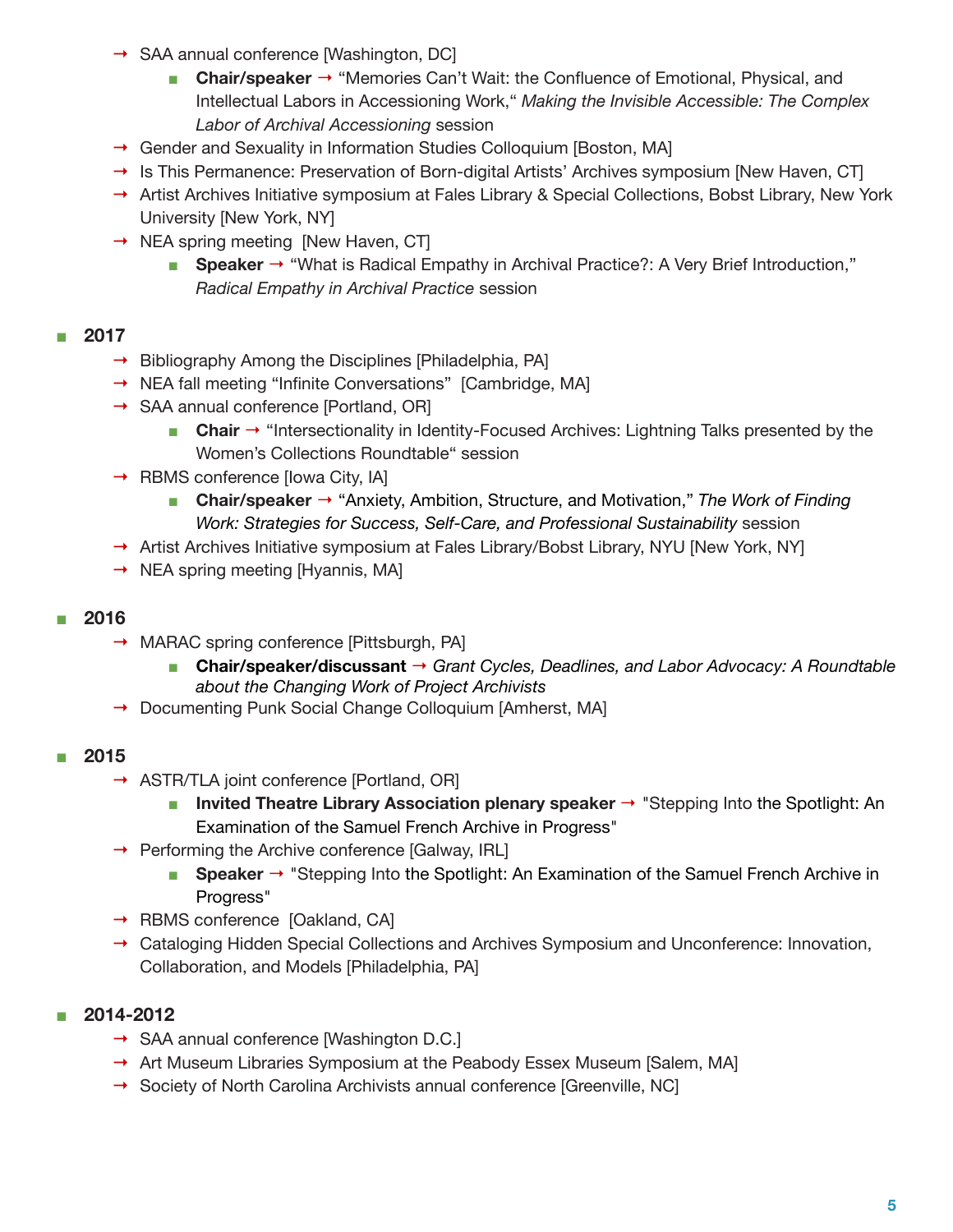- **■ 2011**
	- **→** SAA annual conference [Chicago, IL]
	- **→** MARAC spring conference [Alexandria, PA]
		- **Speaker** → "Art, Activism, & Grrrl Power: Archiving Contemporary Feminism"
	- **→** ARLIS/NA + VRA joint spring conference [Minneapolis, MN]

### **■ 2010**

- **→** MARAC fall conference [Harrisburg, PA]
- **→** Contemporary Artists Books conference [Long Island City, NY]
- **→** SAA annual conference [Washington D.C.]
- **→** ARLIS/NA annual conference [Boston, MA]
- **→** "Digital Archives: Navigating the Legal Shoals" symposium at Columbia University Law [New York, NY]

# RECOGNITION

- SAA Foundation Strategic Growth Grant [2020]
- Research grant from Yale University Library's Standing Committee on Professional Awareness [2019]
- New England Archivists Meeting and Travel Assistance Scholarship [2017]
- Books Tell You Why Rare Book School Scholarship [2016]
- IMLS-RBS fellowship for Early-Career Librarians [2015]
- Kress Foundation attendance scholarship for Art Museum Libraries Symposium [2012]
- Marsha Trimble MARAC meeting travel scholarship [2011]
- Celine Palatsky travel award from ARLIS/NY [2010]

# PROFESSIONAL EDITING + PEER REVIEW

- *Journal of Contemporary Archival Studies* 
	- → Managing Editor [2019-present]
	- → Associate Editor + Book Reviews Co-coordinator [2016-2019]
	- $\rightarrow$  Peer reviewer [2014-2016]
- *Journal of Critical Library and Information Studies* 
	- $\rightarrow$  Peer reviewer [2016-present]
- *American Archivist* 
	- $\rightarrow$  Peer reviewer [2015-present]
- *The Reading Room: A Journal of Special Collections* 
	- $\rightarrow$  Editorial Board [2017-2020]
	- $\rightarrow$  Peer reviewer [2015-2017]

# WRITING

- Davis, Rosemary. (December 01, 2021). Barbara Hammer and Queer|Ephemeral/Material. Camera Obscura: Feminism, Culture, and Media Studies, 36, 3, 141-143. doi: <https://doi.org/10.1215/02705346-9349469>
- Davis, Rosemary K. J., O'Riordan, Meaghan (2021). "Archival accessioning." *The Handbook of Archival Practice*. Lanham, MD: Rowman & Littlefield Publishers.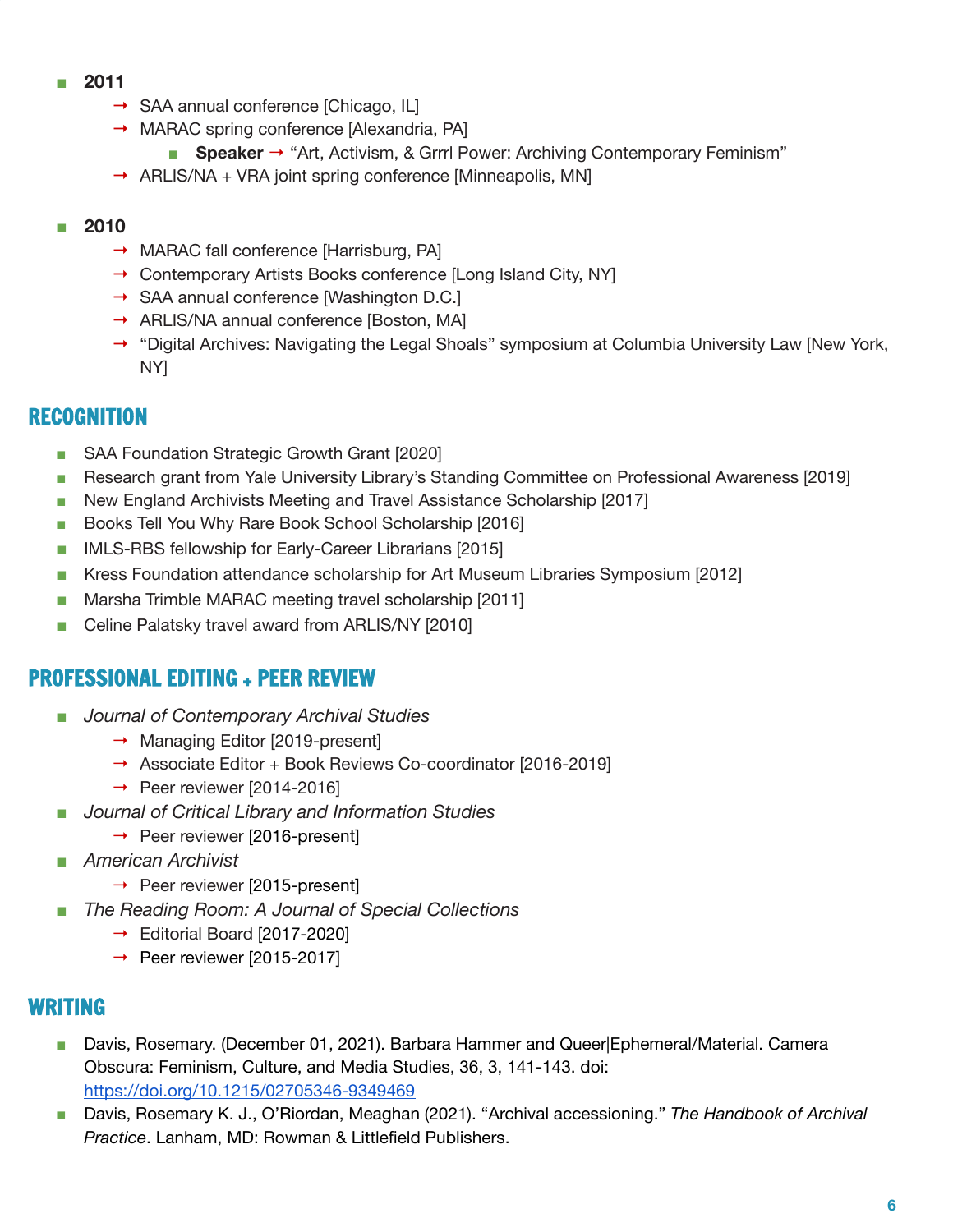- Davis, Rosemary K. J., O'Riordan, Meaghan (2021). "Accessioning: Illuminating a Critical Function in Archival Practice." *NEA Newsletter*, Vol. 48, No. 2, p. 20-22.
- Davis, Rosemary K. J. (2020). "Review of *I Stand in My Place with My Own Day Here: Site-Specific Art at The New School*." *ARLIS/NA Reviews*. Retrieved from [https://www.arlisna.org/publications/reviews/2067-i-stand-in-my-place-with-my-own-day-here-site-specifi](https://www.arlisna.org/publications/reviews/2067-i-stand-in-my-place-with-my-own-day-here-site-specific-art-at-the-new-school) [c-art-at-the-new-school](https://www.arlisna.org/publications/reviews/2067-i-stand-in-my-place-with-my-own-day-here-site-specific-art-at-the-new-school)
- Davis, Rosemary K. J. (2019, November 12). maybe she just has to sing for the sake of the song (blog post). Retrieved from

[https://archivesaware.archivists.org/2019/11/12/responses-retrospectives-maybe-she-just-has-to-sing-for-the-sake](https://archivesaware.archivists.org/2019/11/12/responses-retrospectives-maybe-she-just-has-to-sing-for-the-sake-of-the-song-rosemary-k-j-davis-on-student-loan-debt-and-its-impact-on-the-archival-profession/)[of-the-song-rosemary-k-j-davis-on-student-loan-debt-and-its-impact-on-the-archival-profession/.](https://archivesaware.archivists.org/2019/11/12/responses-retrospectives-maybe-she-just-has-to-sing-for-the-sake-of-the-song-rosemary-k-j-davis-on-student-loan-debt-and-its-impact-on-the-archival-profession/)

- Davis, Rosemary K. J. (2018). "Report on 'Ethical Dilemmas in the Archives' session." *NEA Newsletter*, Vol. 45, No. 1, pp. 17-18.
- Davis, Rosemary K. J. (2017). "Review of *Appraisal and Acquisition Strategies*." *Journal for the Society of North Carolina Archivists*, Vol. 14, pp. 33-36.
- Davis, Rosemary K. J. (2017). "Review of *Teaching with Primary Sources.*" *NEA Newsletter*, Vol. 44, No. 4, pp. 15-17.
- Davis, Rosemary K. J. (2016). "Review of *Frank Stella: Prints, A Catalogue Raisonne*." *ARLIS/NA Reviews*. Retrieved from

[https://www.arlisna.org/publications/reviews/1090-frank-stella-prints-a-catalogue-raisonne.](https://www.arlisna.org/publications/reviews/1090-frank-stella-prints-a-catalogue-raisonne)

- Davis, Rosemary K. J. (2016). "Review of *The Art of Typewriting*." *ARLIS/NA Reviews*. Retrieved from [https://arlisna.org/publications/reviews/923-the-art-of-typewriting.](https://arlisna.org/publications/reviews/923-the-art-of-typewriting)
- Davis, Rosemary K. J. (2015). "Review of Extensible Processing for Archives and Special Collections: Reducing Processing Backlogs." *The American Archivist*: Fall/Winter 2015, Vol. 78, No. 2, pp. 584-588.
- Davis, Rosemary K. J. (2015). "Review of *Ephemeral Material: Queering the Archive*." *NEA Newsletter*, Vol. 42, No. 2, p. 15.
- Davis, Rosemary K. J. (2015). "Review of *Art History and Fetishism Abroad: Global Shiftings in Media and Methods*." *ARLIS/NA Reviews*. Retrieved from [https://arlisna.org/publications/reviews/681-art-history-and-fetishism-abroad-global-shiftings-in-media-an](https://arlisna.org/publications/reviews/681-art-history-and-fetishism-abroad-global-shiftings-in-media-and-methods) [d-methods.](https://arlisna.org/publications/reviews/681-art-history-and-fetishism-abroad-global-shiftings-in-media-and-methods)
- Davis, Rosemary K. J. (2014). "Review of *[Through the] Archival Looking Glass: A Reader on Diversity and Inclusion*." *Journal for the Society of North Carolina Archivists*, Vol. 11, No. 2, pp. 81-86.

# PAST EMPLOYMENT

# **Samuel French Collection Processing Archivist** → **[July 2014-August 2016] Amherst College Special Collections**

Arranged and described 463 linear feet of materials in the Samuel French collection of theatrical publications and documentation. Wrote an EAD-encoded finding aid using Archivists' Toolkit and ArchivesSpace. Managed student worker processing projects. Coordinated outreach efforts including presenting at professional conferences and contributing write-ups to the Archives' blog/other outlets.

# **Project Archivist Intern, C. J. Lambertsen Papers** → **[May 2013-June 2014; June-October 2012] Duke University Medical Center Archives**

Performed two iterations of arrangement and description for the C. J. Lambertsen papers (273 lf). Created an EAD-encoded finding aid using Archivists Toolkit. Digitized materials for repository access/storage.